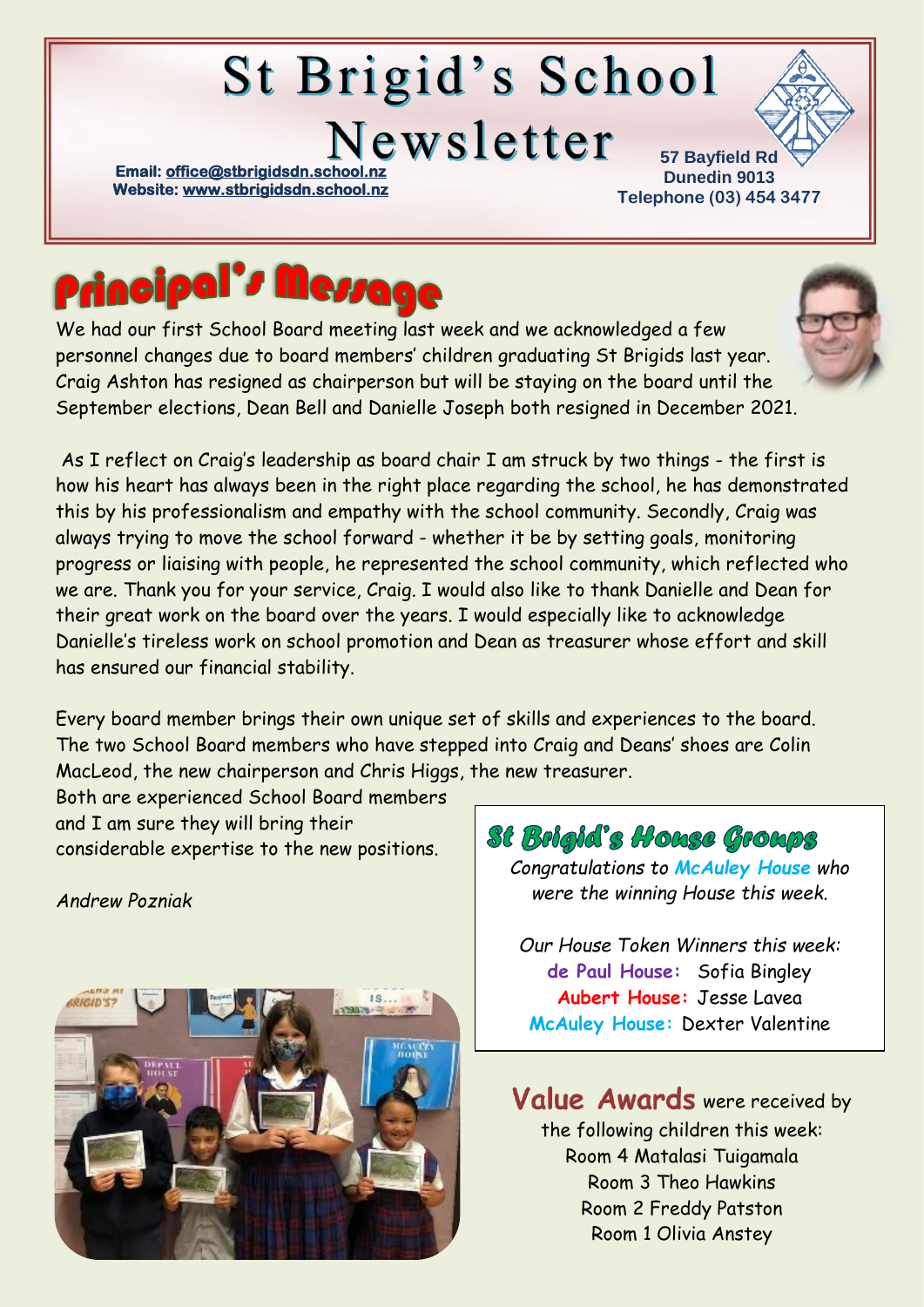### *Dear Parents/Caregivers*



This 'week we celebrated Ash Wednesday by having a lovely Mass which was led by our senior students.

## **Walk 'n' Wheel Week 2022**

Walk n' Wheel @ o School

Next Monday 7th March -Friday 11<sup>th</sup> March

Sport Otago have organised a Walk 'n' Wheel Week. This week is designed to create safer walking and wheeling environments around schools by reducing the number of cars and reducing congestion at the school gate.

## **Thank you for keeping your children home when unwell.** If your child

develops symptoms it would be prudent for your child to have a Covid test and keep them at home until you receive notification. If your child has experienced vomiting or diarrhoea they should not be back at school for 48 hours following their last episode.

**Covid** If your child has tested positive with Covid please inform the school office immediately. We will continue to follow Ministry of Education guidelines about our school and possible Covid cases. We will **not** disclose individual cases, we are only obliged to disclose classrooms. We will endeavour to protect the names of any individual who may have Covid and we live by the values of our school to support such families.

We stringently follow Public Health measures which are designed to keep our staff, students, and community safe. **The health and wellbeing of our staff, students and school community are our top priority.**

### **HEARING YOU**

Next Thursday will be the first day of our counselling support service, Hearing You. We would like to acknowledge Catholic Social Services for working with our schools to make this happen and to the Mercy Charitable Outreach Fund and the Caring Foundation who have given us funding support. We are very lucky to be able to provide this worthwhile service for our school and it is great that we will have India, our Hearing You Counsellor here at St Brigid's every second Thursday.

Thank you to everyone that has completed the permission form already. If you have not yet, there is still time to give permission for your child to take part in the service. It is important that we gather these as it is a new service and we need to know about each child's permission. Please use the link below to complete the form online, if you require a paper copy please contact the office and we will send one out on Monday.

<https://forms.gle/2kpVgCmoD4Rd2Vm96>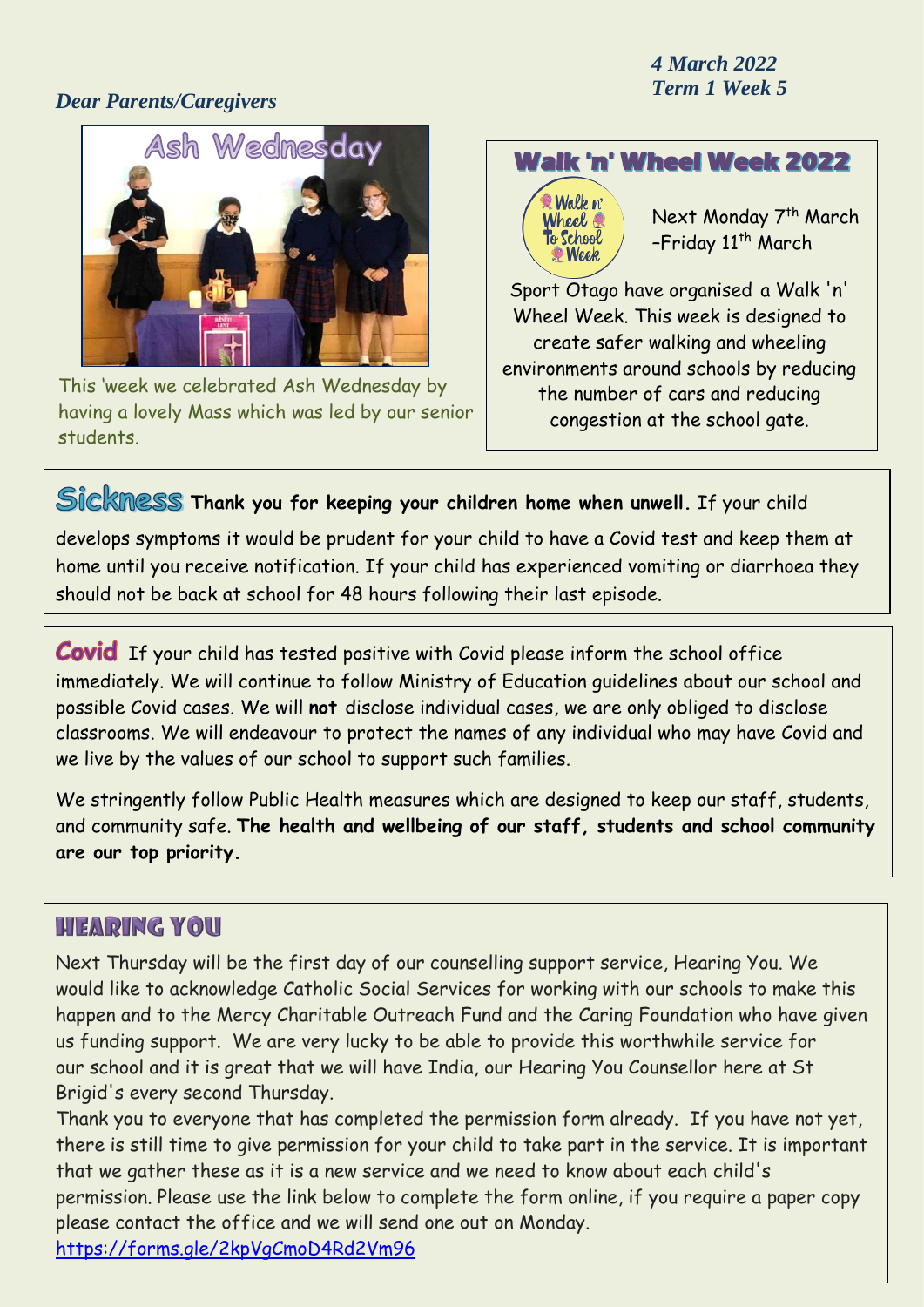| What's on it next week |                                         |
|------------------------|-----------------------------------------|
| Mon 7                  | <b>Walk n Wheel Week Begins</b>         |
| March                  | 'Move it Monday"                        |
| Tues 8                 | Walk n Wheel "Choose it Tuesday"        |
| March                  | Futsal for St Brigid's Superstars       |
| Wed 9                  | Walk n Wheel "Wacky Wednesday"          |
| March                  | Futsal for St Brigid's Strikers         |
| Thurs 10               | Walk n Wheel "Thoughtful Thursday"      |
| March                  |                                         |
| Fri 11 March           | Walk n Wheel "Foot it Friday"           |
| What's on this term    |                                         |
| <b>Sun 27</b>          | St Brigid's Family Mass at St Patrick's |
| <b>Wed 30</b>          | <b>BOT Meeting</b>                      |
|                        |                                         |



Sports Code of Conduct forms: Thank you to everyone who has completed these – if you haven't please complete as soon as possible.

Sports Fees for Futsal (\$60) are now overdue, please pay these as soon as possible.

**Futsal** - Results: Superstars won. P.O.D – Ailbe O'Kane Strikers won by default. P.O.D – Dom Helson-South

#### **Bike School**

Yesterday Bike School arrived at St Brigid's! Room 1 had a wonderful day learning bike skills and how to ride safely on the roads. A small group were fortunate to try out their skills and their knowledge of the road rules on the local streets. A big thank you to the instructors who shared their expertise with our tamariki.



Kind regards - Andrew Pozniak